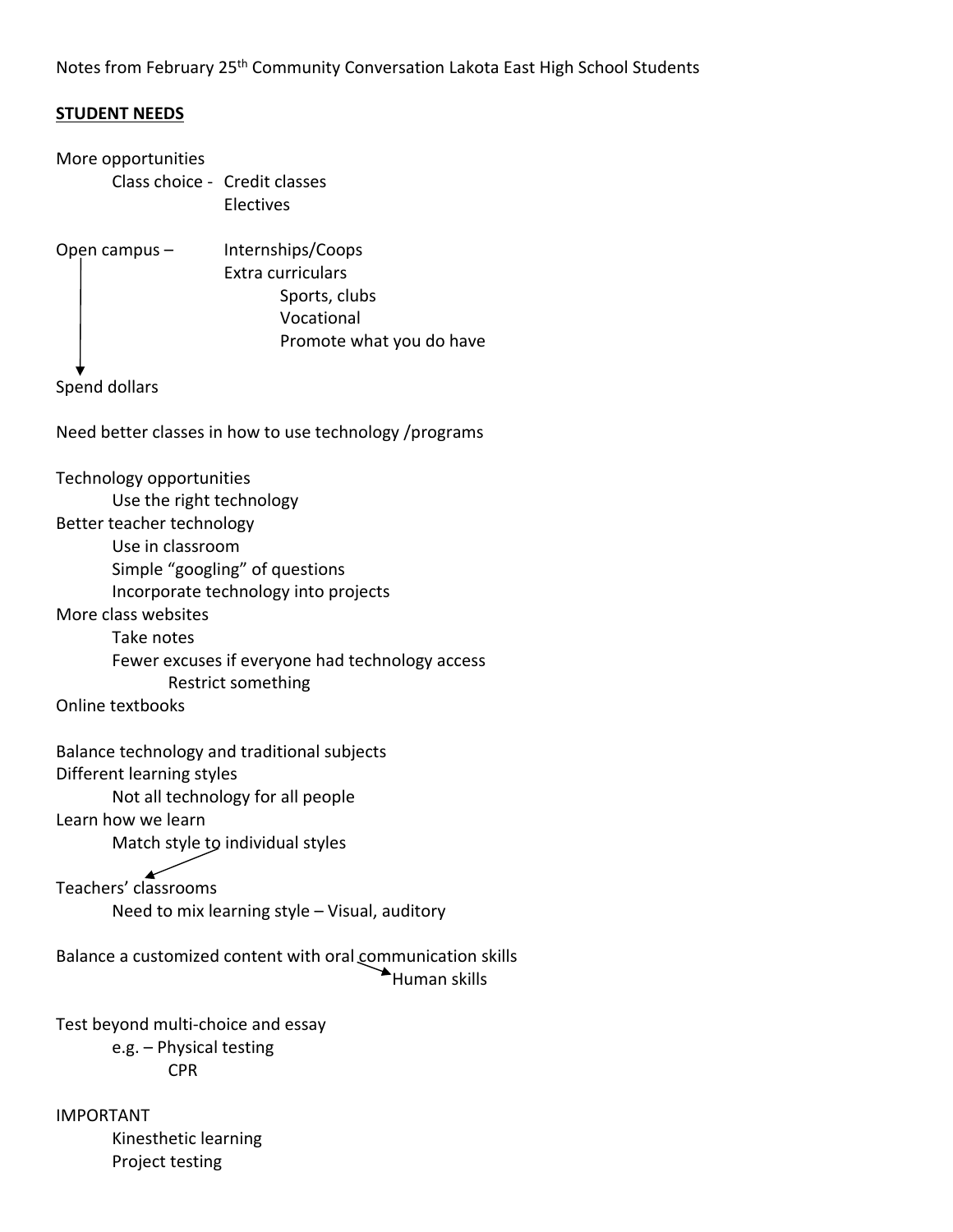Project learning – Build a playground Experimental learning Study abroad Internships

Maintain traditional language

Especially hand writing Balance

Balanced learning

 Modalities Oral Technical Hand Written Project

Group Work

Technology as an aide, not the sole teacher

Speech class is key

Make room for it because it's now an elective Integrate speech into other classes

Longer and more periods

Integrate multiple subjects into one class

Re‐introduce block days

Longer classes Less draining Deeper learning Learn more Get more homework done

Twitter profiles for homework, etc.

Teachers have to know how to do all these new models Keep up on technology models

Trust issue with technology

Do classes like college

Free, cheaper sports

Teach a lot

Art

Life skills

Metals class gives practical use

Relate content to real world